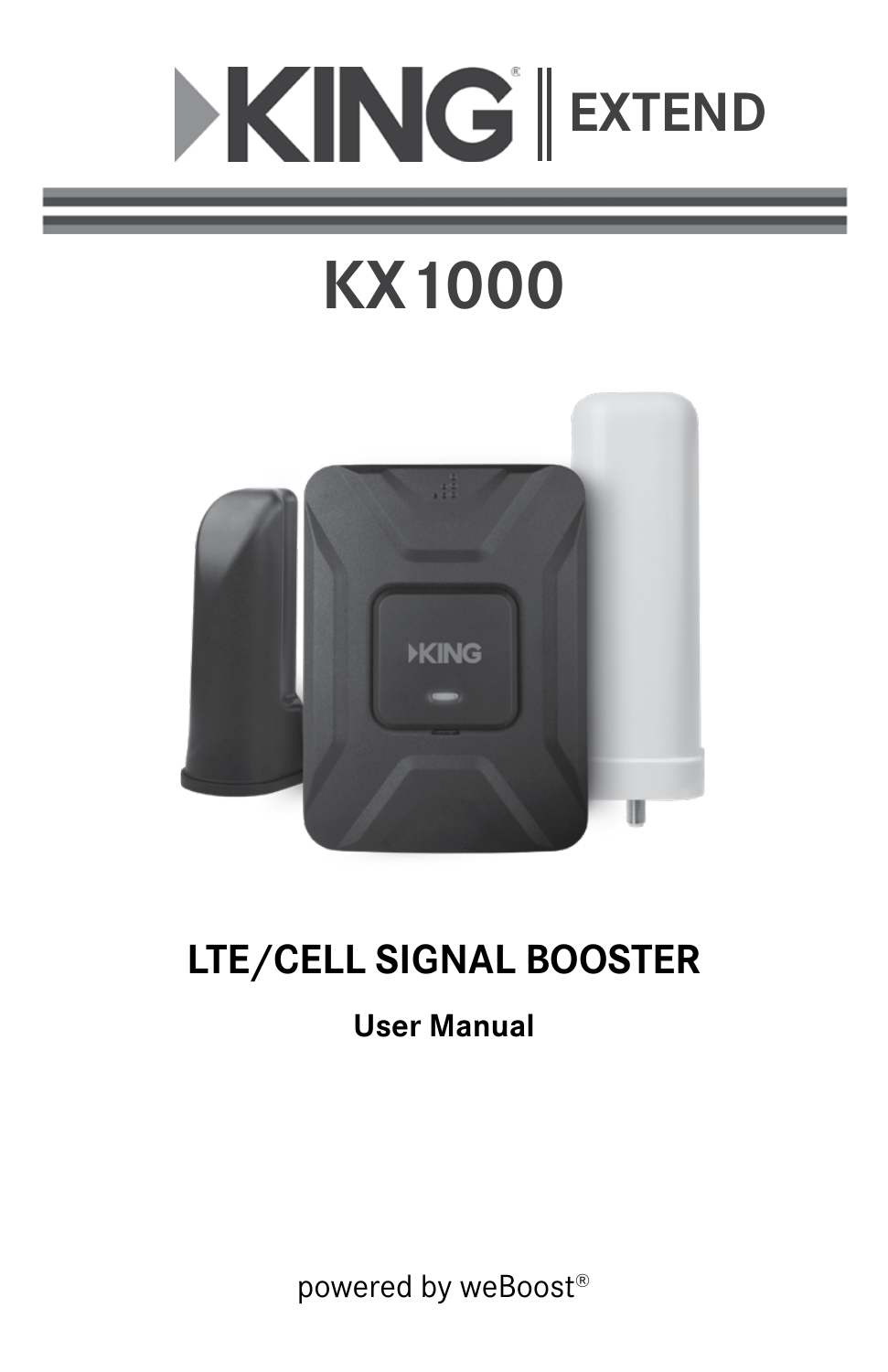

## $\mathbb{R}$  BEFORE YOU START THE  $\mathbb{R}$



**Read through this manual before installing or operating the KING Extend.** 

**If you have any questions, call KING Customer Service at (952) 345-8147.**

#### **CONTENTS**

#### **CONTENTS**

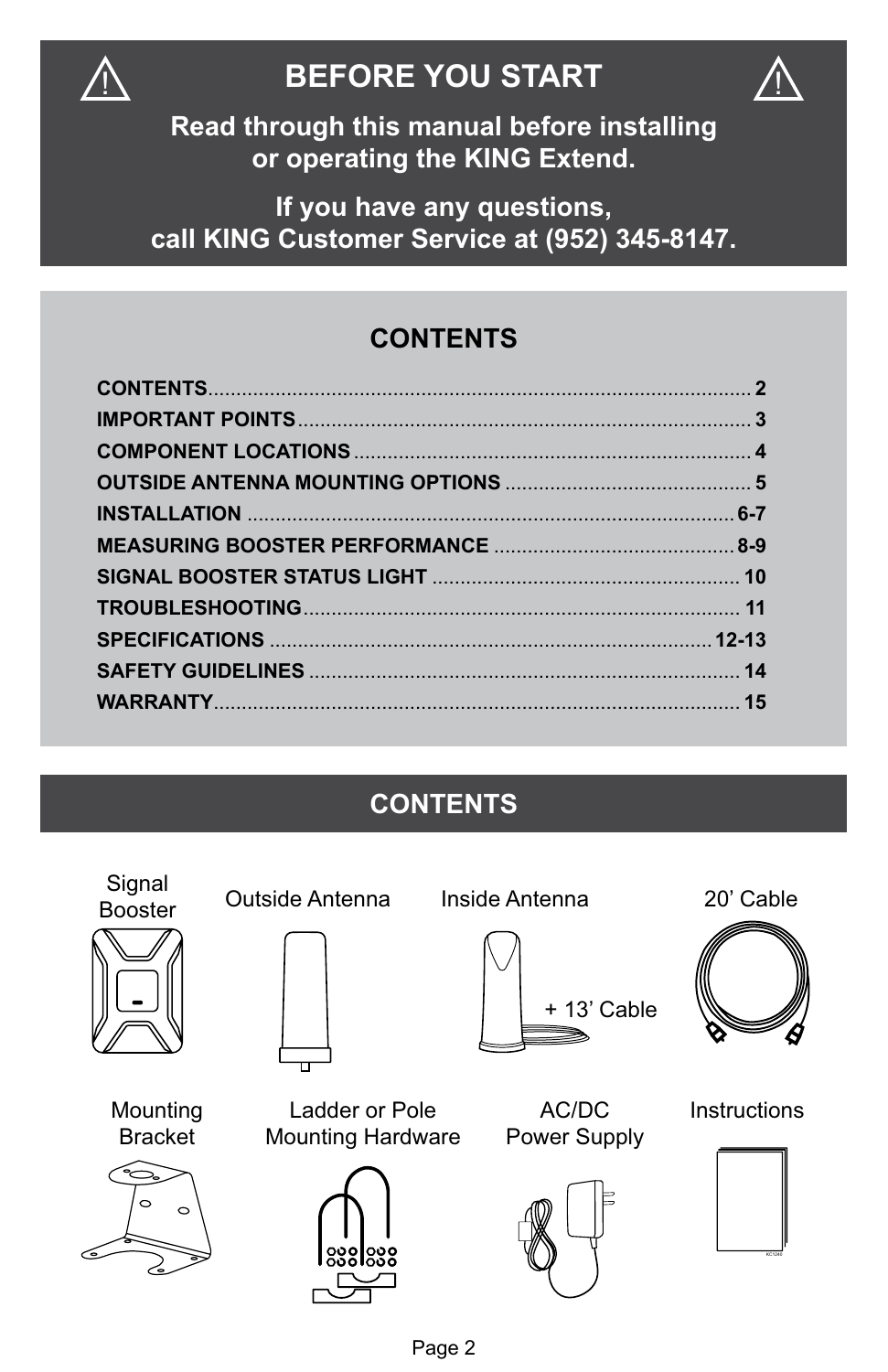#### **IMPORTANT POINTS**

You will need a drill and drill bit, roof-compatible sealant and appropriate fasteners to install all components and wiring.



 The installer is responsible for determining the most appropriate fasteners to secure the antenna bracket to the roof. Depending on the roof material, fasteners such as lag screws, well nuts, sheet metal screws, toggle bolts and T anchors may be used, and should always be used in combination with a **roof-compatible** sealant.



 The installer is responsible for properly securing the coax cable to the roof (for example, cable ties and cable tie mounting pads).



The installer is responsible for weatherproofing all holes and fastener heads with **roof-compatible** sealant.



 Do not put sharp bends in coax cables. This can reduce signal strength from the antenna.



Antennas connected to a booster create spheres of signal. When these spheres overlap, a condition called oscillation occurs. Oscillation can be thought of as noise, which causes the booster to shut down to prevent damage. The best way to keep these spheres of signal from overlapping is to maximize separation between the booster and the antenna.

**IMPORTANT!** The aluminum casing of your signal booster will adjust to the temperature of its environment, but is designed to protect the signal booster technology. For example, in the summer, the signal booster case may be as hot as 150 degrees inside your vehicle. These high temperatures will not damage the signal booster, nor do they pose a fire risk to the vehicle. Again, be sure to place your signal booster in a location with adequate ventilation and away from direct sunlight or moisture.

The signal booster may remain on in vehicles whose 12V DC power sources do not automatically shut down when the vehicle is turned off. This could result in discharging the vehicle's battery in one to two days.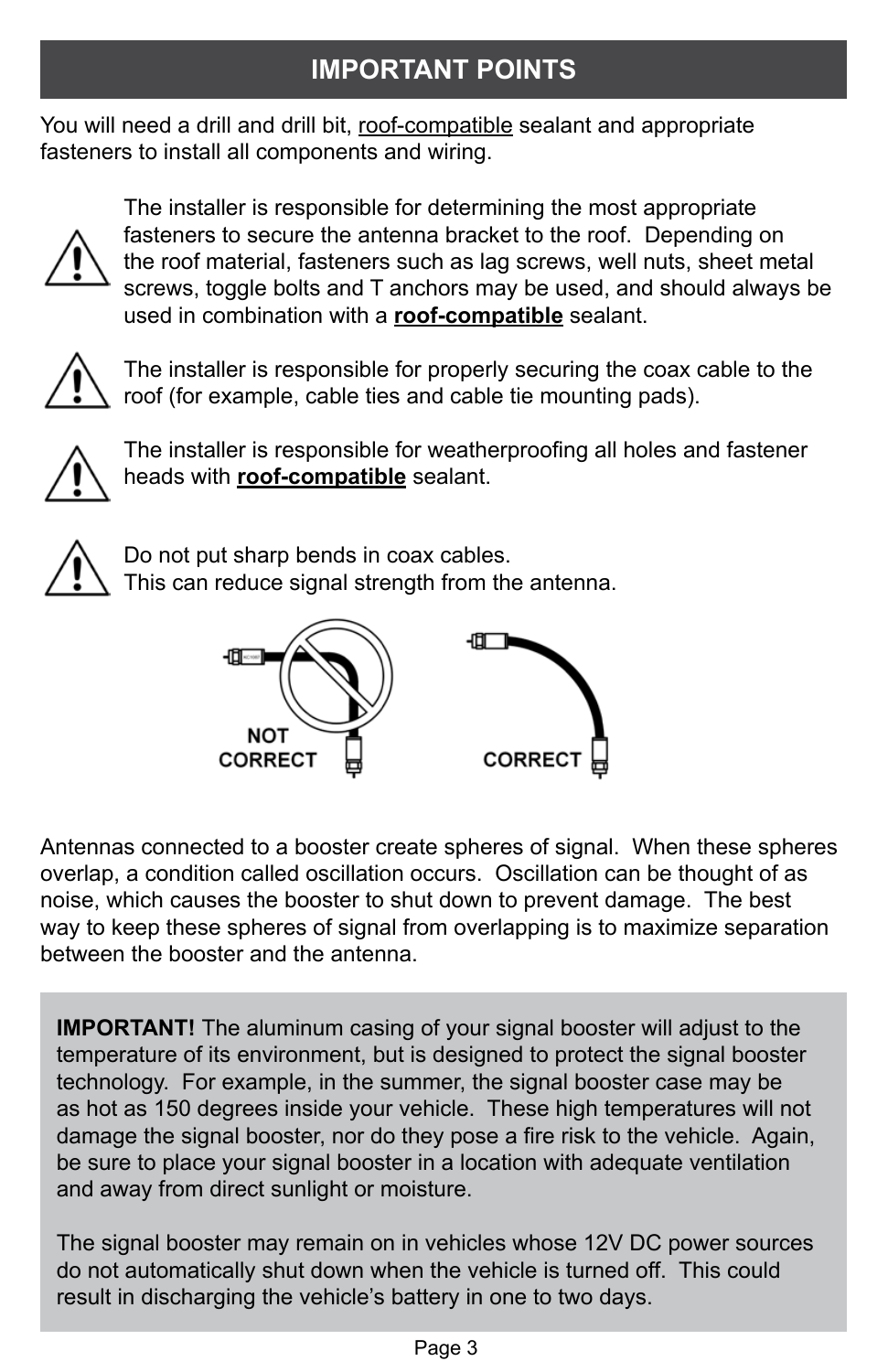#### **COMPONENT LOCATIONS**



We recommend you do a "soft install" first by placing all components in their chosen locations, completing the setup instructions, and verifying the system works as desired. (Route the cable through an open door or window for the soft install.)

**NOTE:** It is up to the installer to determine the best component locations.

The outside antenna must be completely above the roof line.

Make sure the outside antenna does not exceed maximum vehicle height restrictions.

Locate outside antenna as far from metal obstructions as possible.

The mounting bracket allows the outside antenna to be mounted directly to the roof, or to a pole or ladder using the included pole mounting hardware.



Mount booster as far away from outside antenna as possible, but make sure 20 foot cable will still reach between the two.

A convenient place to mount the booster is to the inside back of a cabinet near a 110 VAC power source. The booster can be oriented in any direction.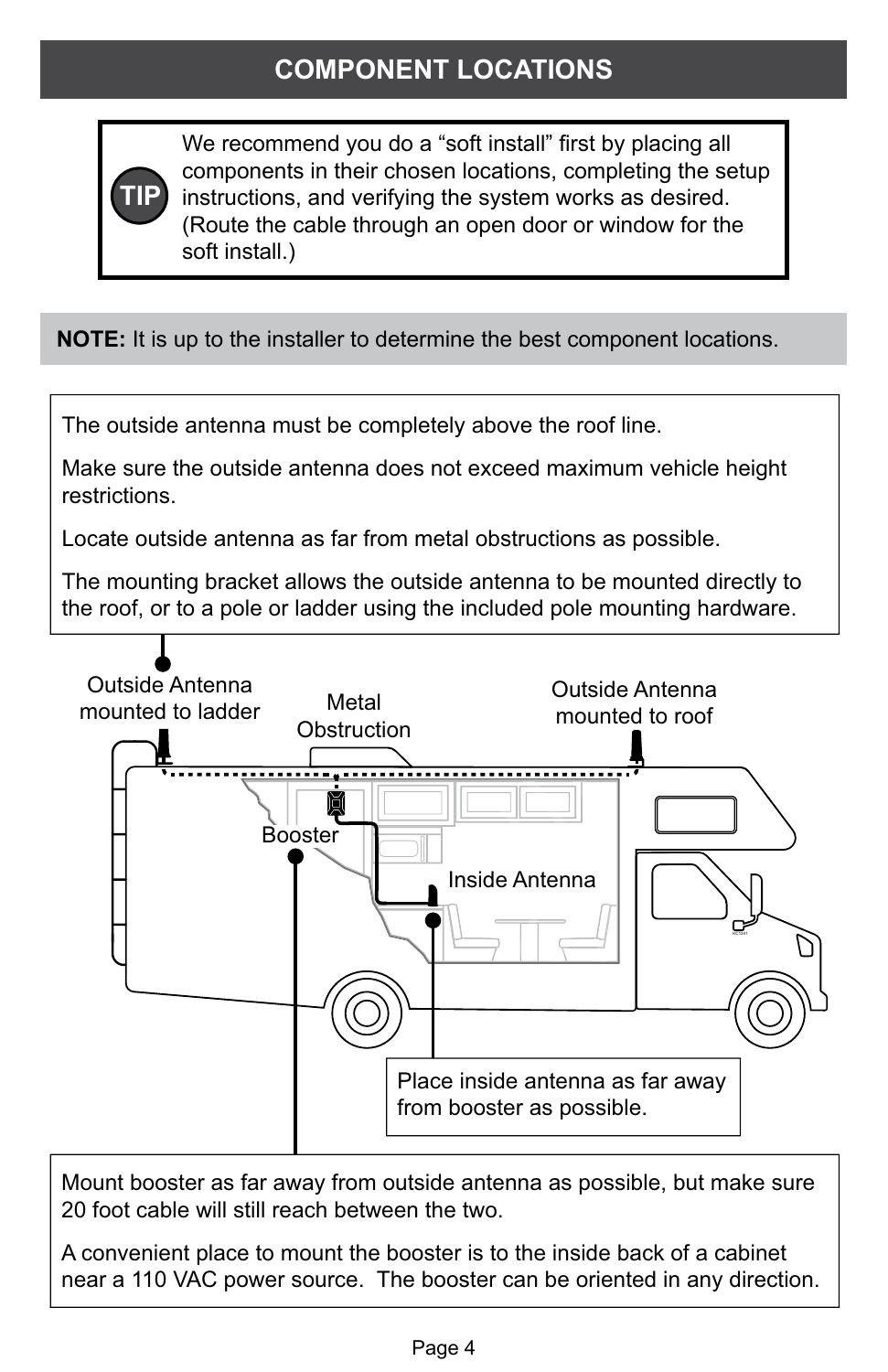#### **OUTSIDE ANTENNA MOUNTING OPTIONS**



Page 5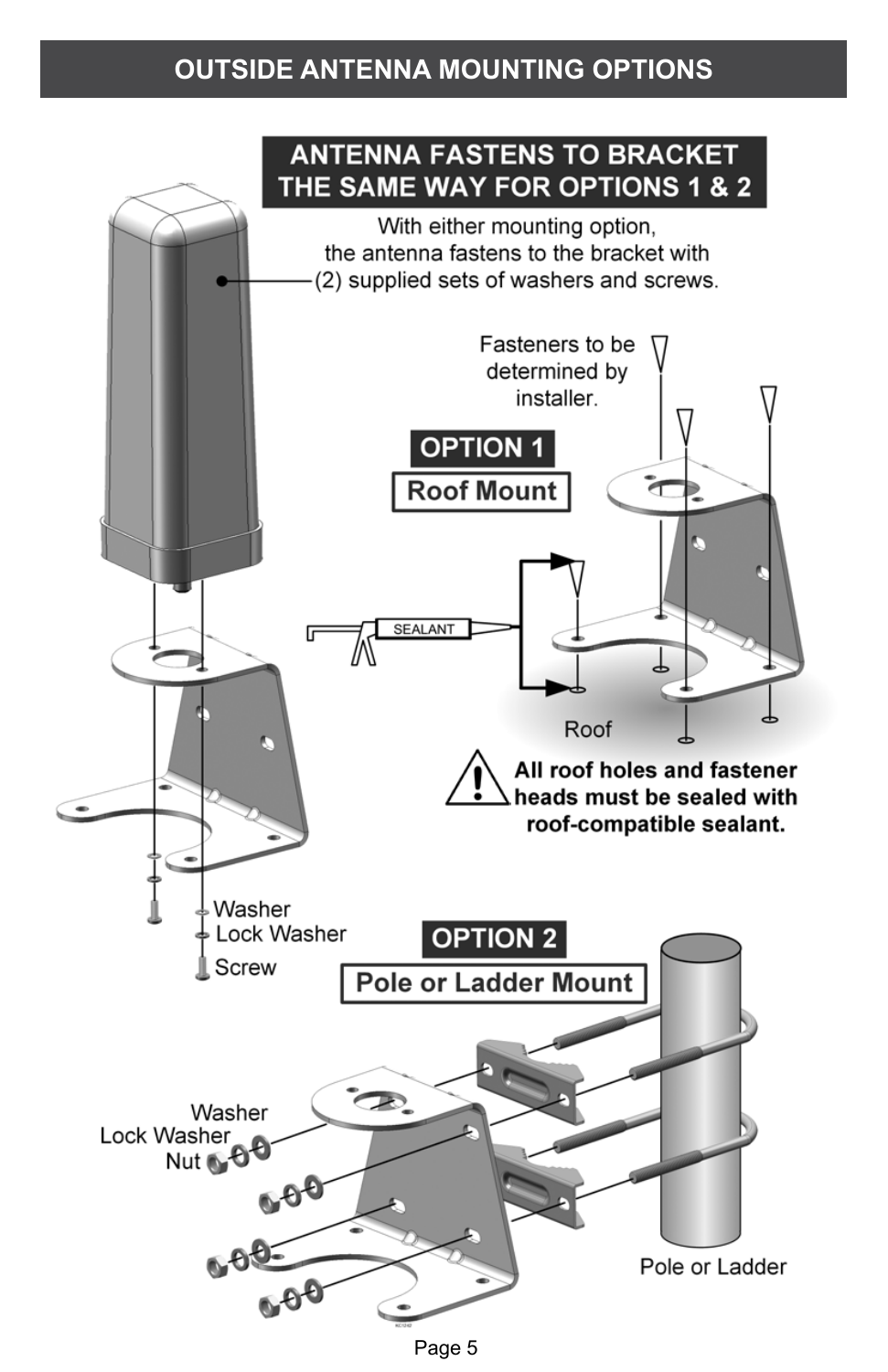- 1. Fasten the outside antenna to the mounting bracket with the supplied screws and washers (see page 5).
- 2. Connect the separate 20' cable to the antenna (**LARGE CONNECTOR**).
- 3. Apply roof-compatible sealant around the areas where the bracket fasteners will penetrate the roof.
- 4. Fasten bracket to roof. Make sure fastener holes and fastener heads are properly sealed.



௱ **AVOID SHARP BENDS WHEN ROUTING COAX! NOT CORRECT CORRECT**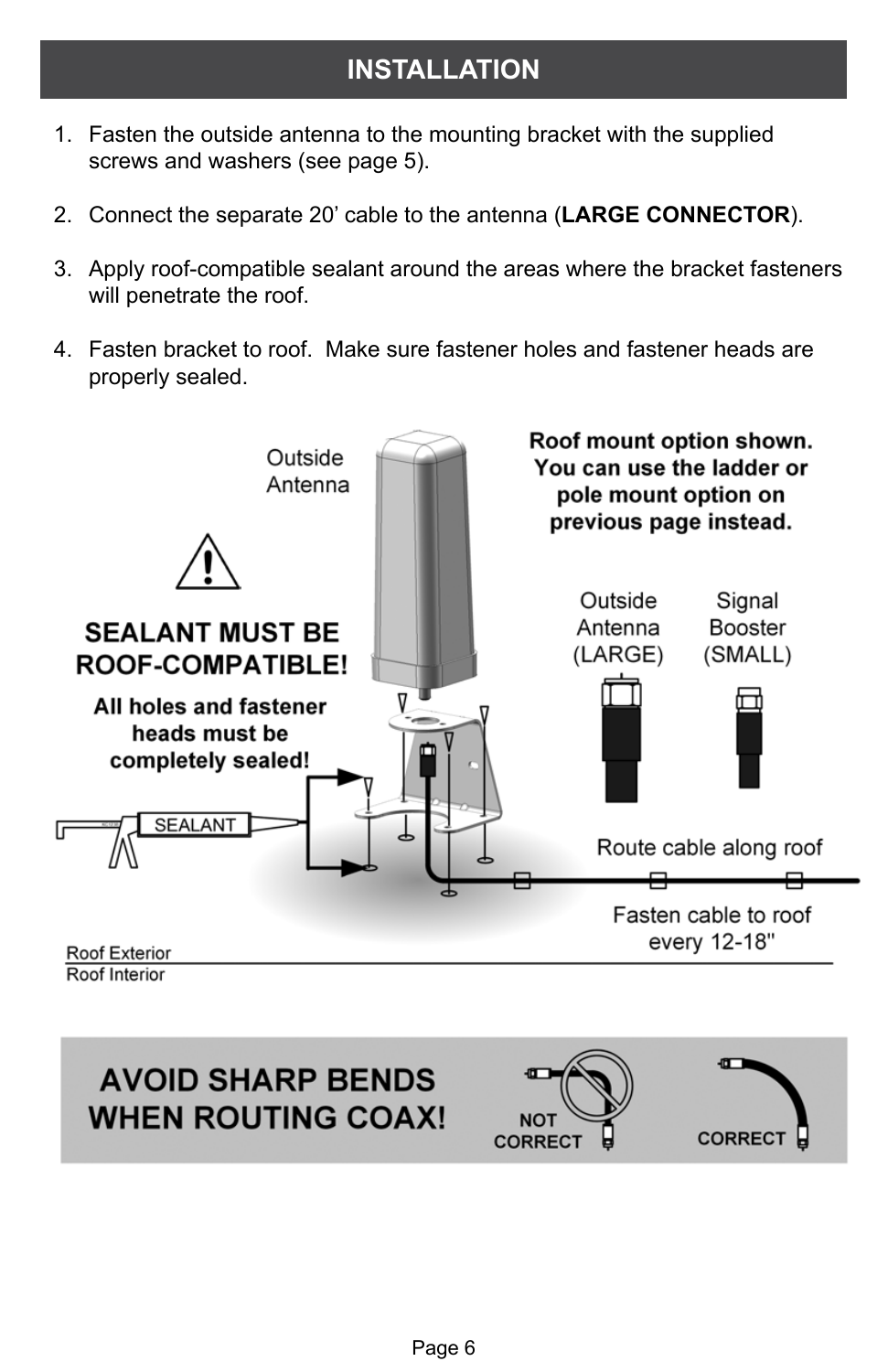5. Route the cable to where it will enter the vehicle.

**IMPORTANT!** Make sure to avoid any cabling, pipes, etc. that may be damaged by drilling.

- 6. Drill an appropriately sized hole and feed the cable into the vehicle.
- 7. Seal the roof hole so it is completely waterproof (inside and outside). Fasten cable to roof every 12-18."
- 8. Inside, place booster in desired location or install the booster to wall. Connect cable to booster.
- 9. Connect inside antenna cable to booster and place inside antenna in position.
- 10. Plug booster into power source.

The KING Cable Entry Cover provides additional protection



If using the included booster mounting bracket, remove the booster from the bracket. Fasten bracket to wall, then snap booster back into bracket.

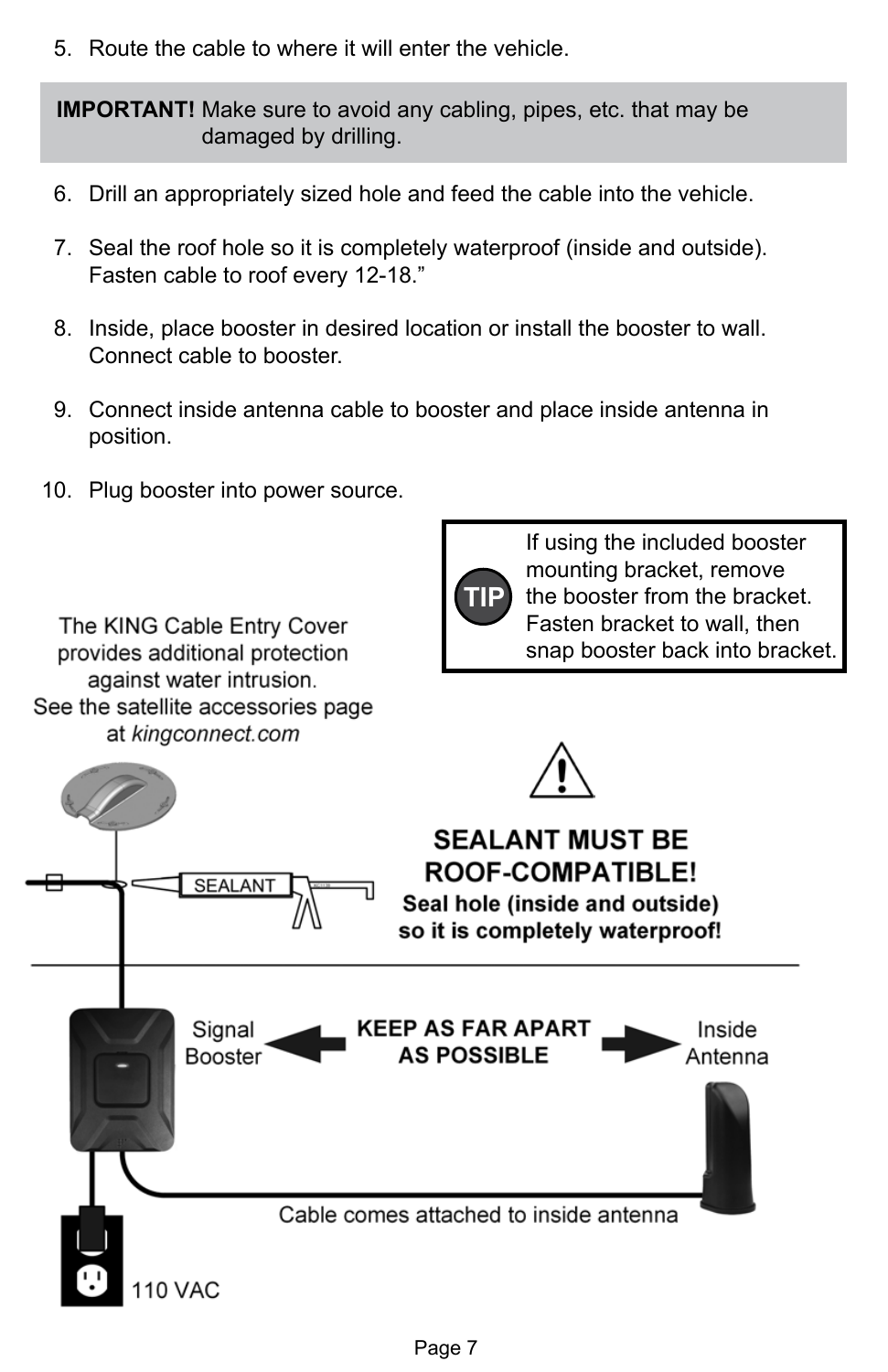#### **MEASURING BOOSTER PERFORMANCE**

Put your cell phone in field test mode and determine the signal inside your vehicle.

Note it here:

#### **iPhone®**

Dial \*3001#12345#\* then press Call.

- **1** Hold down power button until you see "Slide to Power Off."
- **2** Release the power button.
- **3** Hold the Home button until your main screen appears.

If you want to check 3G/1x but your iPhone is picking up 4G/LTE signal , go to Settings>Cellular>Cellular Data Options>Enable LTE>Select Off.

After your system is set up, you can go back to the dots signal by once again dialing \*3001#12345#\* then pressing call. When the menu comes back up, tap "phone" in the top left corner of your phone.

IOS 11 no longer displays the decibel (dBm) reading in "Field Test Mode." Tip: Using the bar indicator on your cell phone can assist you in finding the strongest signal direction as well as placing calls in different locations. For changes/updates on this issue, periodically go to weboost.com/signalstrength. **iPhone® IOS 11 - current**

Settings>About Phone>Status or Network>Signal strength or Network Type and Strength (exact options/wording depends on phone model). **Android™**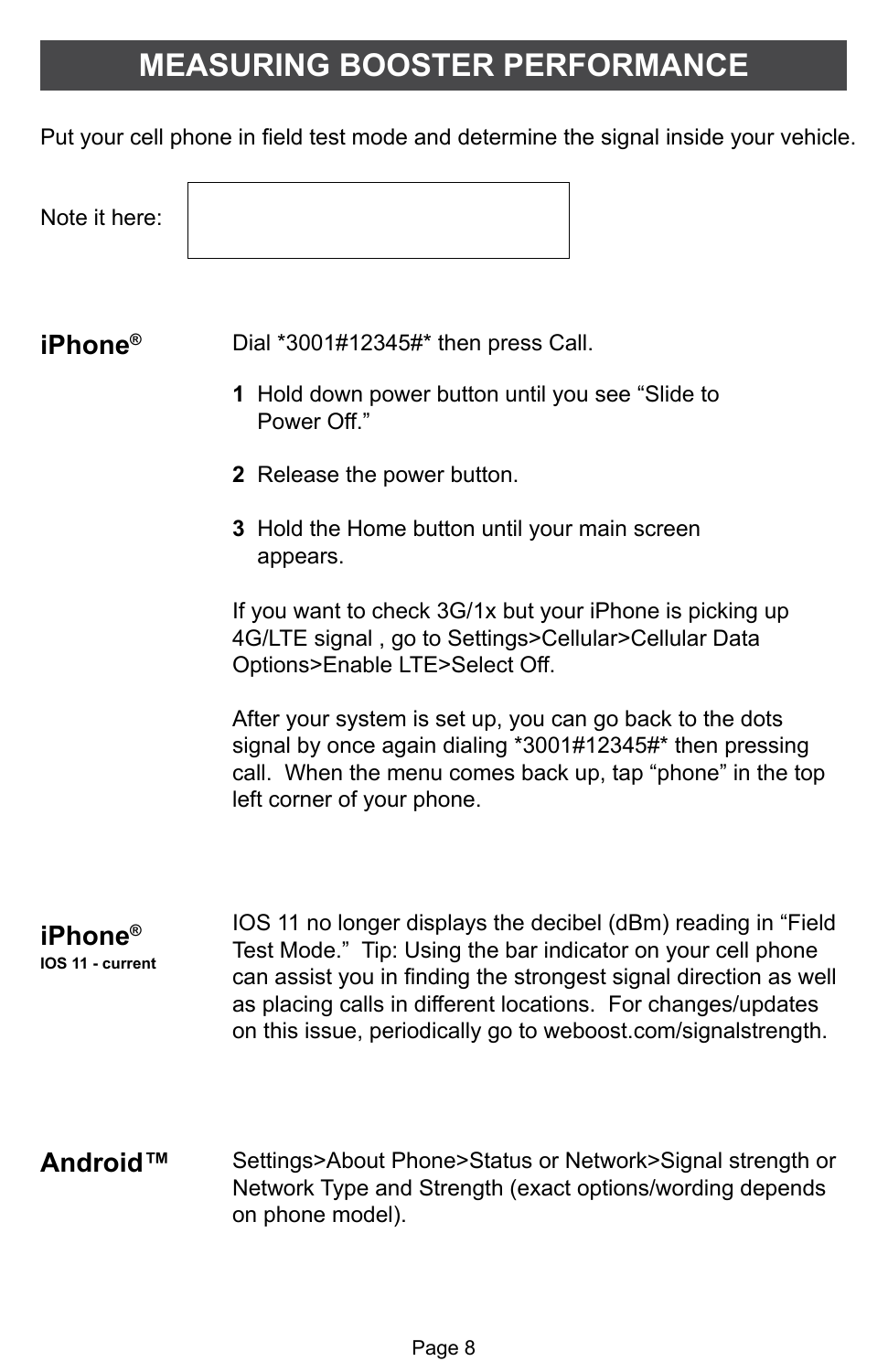(MEASURING BOOSTER PERFORMANCE cont.)

#### **All Other Phones and Alternate Methods**

• https://www.weboost.com/test-mode-instructions/

#### **All Phones:**

- Keep track of the network (3G or 4G) the phone is connected to.
- Any signal readings you take are valid for that phone's carrier. To get readings from other carriers, you will need phones from each carrier.
- When the system is set up, you can easily revert back to the "bar display" by dialing \*3001#12345#\* and pressing Call. Press the signal strength at the top left of the screen to toggle between numbers and bars. Press the Home button to exit Field and Test mode.

#### **Compare Results**

 Having an accurate measurement of signal strength in decibels (dBm) is crucial when installing your system. Decibels accurately measure the signal strength you are receiving.

| <b>SIGNAL</b><br><b>STRENGTH</b> | <b>EXCELLENT</b> | <b>GOOD</b>         | <b>FAIR</b>     | <b>POOR</b>          | <b>DEAD ZONE</b>        |
|----------------------------------|------------------|---------------------|-----------------|----------------------|-------------------------|
| 3G/1x                            | -70dBm           | $-71$ to $-85$ dBm  | -86 to -100dBm  | $-101$ to $-109$ dBm | KC1233<br>$-110$ d $Bm$ |
| 4G/LTE                           | $-90dBr$         | $-91$ to $-105$ dBm | -106 to -110dBm | -111 to -119dBm      | -120dBm                 |

 Did you know a signal increase of just 3dB is 2 times the power of signal amplification?



**SIGNAL IMPROVEMENT**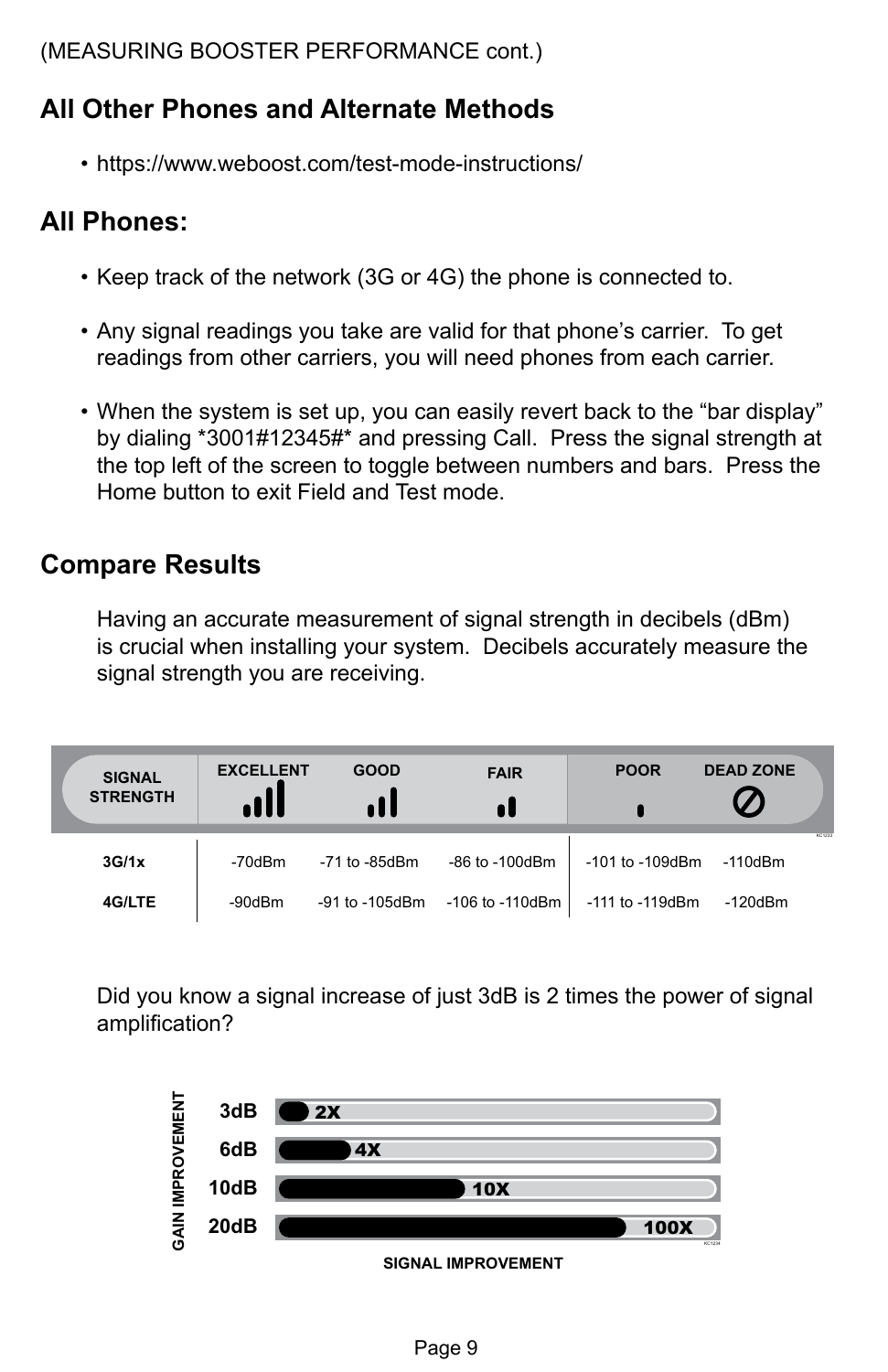#### **SIGNAL BOOSTER STATUS LIGHT**



#### **SOLID GREEN**

 This indicates your booster is functioning properly and there are no issues with installation.

#### **BLINKING RED, THEN SOLID GREEN**

 This indicates one or more of the booster bands has reduced power due to a feedback loop condition called oscillation. This is a built-in safety feature to prevent harmful interference with a nearby cell tower. If you are already experiencing the desired signal boost, then no further adjustments are necessary. If you are not experiencing the desired boost in coverage, then refer to the troubleshooting section on the next page.

#### **SOLID RED**

 This is due to a feedback loop condition called oscillation. This is a built-in safety feature that causes a band to shut off to prevent harmful interference with a nearby cell tower. Refer to the troubleshooting section on the next page.

#### **LIGHT OFF**

If the signal booster light is off, verify your power supply has power.

**NOTE:** The signal booster can be reset by disconnecting and reconnecting the power supply.

After troubleshooting, you must initiate a new power cycle by disconnecting and then reconnecting power to the signal booster.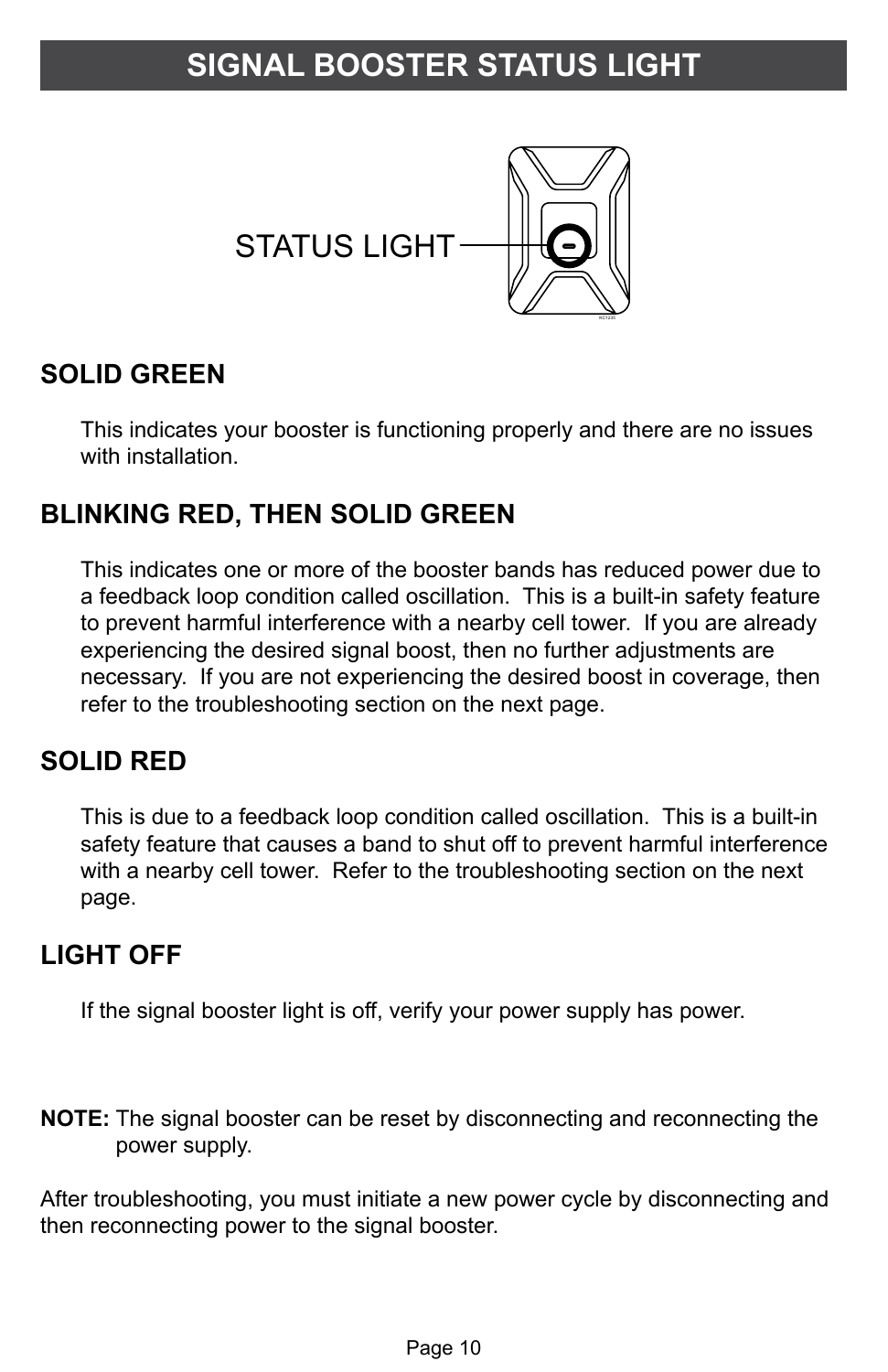#### **TROUBLESHOOTING**

#### **FIXING BLINKING OR SOLID RED ISSUES**

#### **This section is only applicable if the booster is red or blinking red and you are not experiencing the desired signal boost.**

- 1. Unplug the signal booster's power supply.
- 2. Relocate the inside and outside antenna further away from each other. The objective is to increase the separation distance between them, so that they will not create this feedback condition discussed before.
- 3. Plug power supply back in.
- 4. Monitor the indicator light on your signal booster. If after a few seconds of "power on", a solid blinking red light appears, repeat steps 1 through 3. Increase the separation distance until the condition is corrected and/ or desired coverage area is achieved. NOTE: Horizontal separation of the two antennas typically requires a shorter separation distance than perpendicular separation.

**If you are having any difficulties while testing or installing your booster, call KING Customer Service at (952) 345-8147.**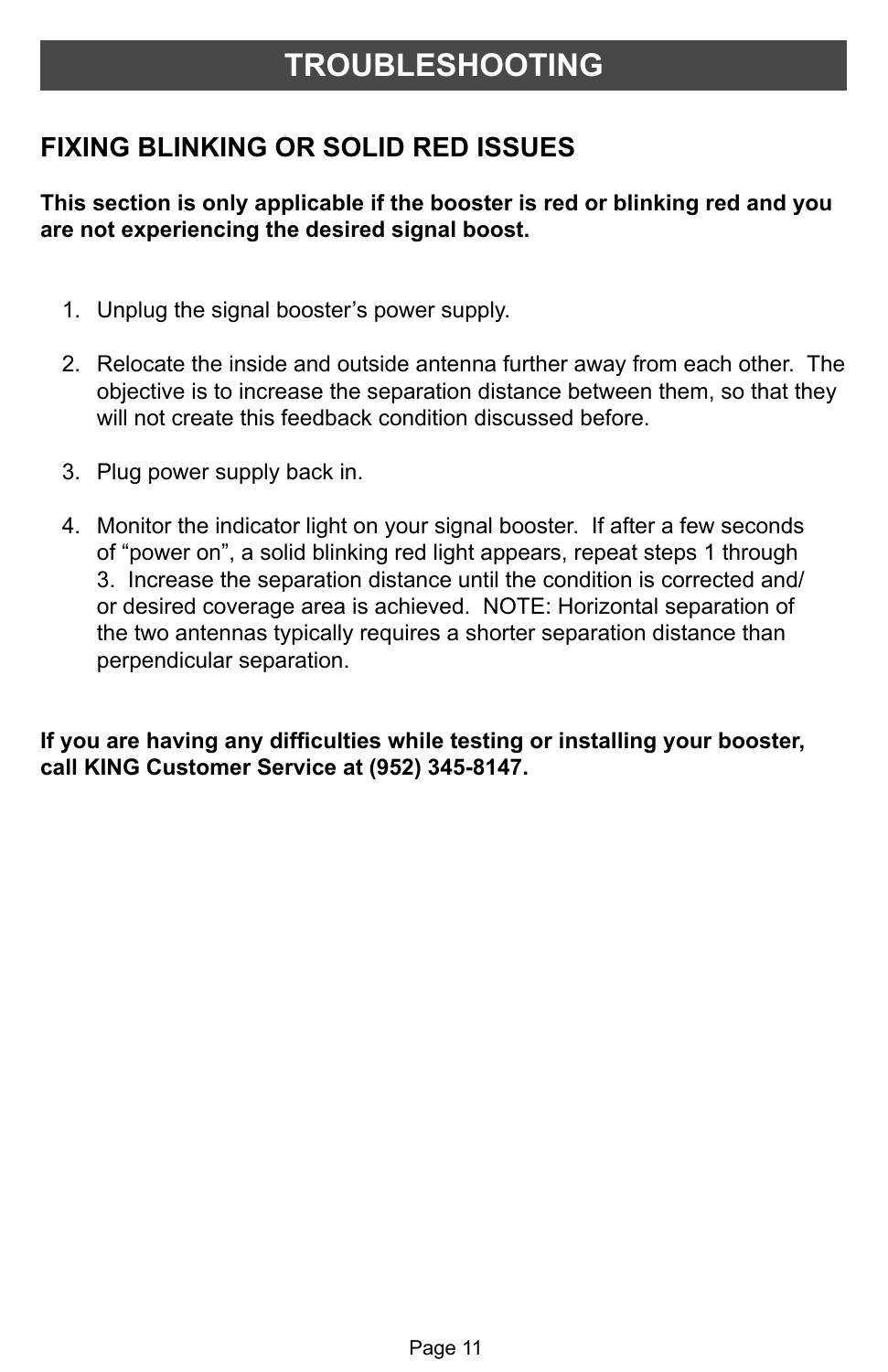# **SPECIFICATIONS**

| <b>Product Number</b>                                            | U470010                                                                                        |                                    |                           |                                 |                             |  |  |
|------------------------------------------------------------------|------------------------------------------------------------------------------------------------|------------------------------------|---------------------------|---------------------------------|-----------------------------|--|--|
| Model Number                                                     | 460021                                                                                         |                                    |                           |                                 |                             |  |  |
| FCC ID:                                                          | PWO460021                                                                                      |                                    |                           |                                 |                             |  |  |
| IC:                                                              | 4726A-460021                                                                                   |                                    |                           |                                 |                             |  |  |
| Connectors                                                       | SMA-Female                                                                                     |                                    |                           |                                 |                             |  |  |
| Antenna Impedance                                                |                                                                                                |                                    | 75 Ohms                   |                                 |                             |  |  |
| Frequency                                                        | 699-716 MHz, 729-756 MHz, 777-786 MHz, 824-894 MHz, 1850-1995 MHz, 1710-1755 MHz/2110-2155 MHz |                                    |                           |                                 |                             |  |  |
| Passband Gain (nominal)                                          | <b>700 MHz</b><br><b>Band 12/17</b><br>45.8                                                    | 700 MHz<br>Band 13<br>46.8         | 800 MHz<br>Band 5<br>46.8 | 1700/2100 MHz<br>Band 4<br>45.2 | 1900 MHz<br>Band 2<br>44.6  |  |  |
| 20 dB Bandwidth (MHz)                                            | <b>700 MHz</b><br><b>Band 12/17</b>                                                            | <b>700 MHz</b><br>Band 13          | 800 MHz<br>Band 5         | 1700/2100 MHz<br>Band 4         | 1900 MHz<br>Band 2          |  |  |
| Typical                                                          | 30.6                                                                                           | 31.0                               | 37.9                      | 79.2                            | 77.3                        |  |  |
| Maximum                                                          | 35.2                                                                                           | 35.2                               | 39.9                      | 79.8                            | 83.2                        |  |  |
|                                                                  | <b>Maximum Power</b>                                                                           |                                    |                           |                                 |                             |  |  |
| Power output for single cell<br>phone (uplink) dBm               | <b>700 MHz</b><br><b>Band 12/17</b><br>24.84                                                   | <b>700 MHz</b><br>Band 13<br>24.35 | 800 MHz<br>Band 5<br>23.4 | 1700 MHz<br>Band 4<br>21.3      | 1900 MHz<br>Band 2<br>24.43 |  |  |
| Power output for single cell<br>phone (Downlink) dBm             | 700 MHz<br><b>Band 12/17</b><br>2.87                                                           | <b>700 MHz</b><br>Band 13<br>2.79  | 800 MHz<br>Band 5<br>2.8  | 2100 MHz<br>Band 4<br>2.0       | 1900 MHz<br>Band 2<br>1.92  |  |  |
|                                                                  | <b>Maximum Power</b>                                                                           |                                    |                           |                                 |                             |  |  |
| Power output for multiple received<br>channels (Uplink) dBm      |                                                                                                |                                    |                           |                                 |                             |  |  |
| No. Tones                                                        | <b>700 MHz</b><br>Band 12/17                                                                   | 700 MHz<br>Band 13                 | 800 MHz<br>Band 5         | 1700 MHz<br>Band 4              | 1900 MHz<br>Band 2          |  |  |
| $\overline{2}$                                                   | 25.4                                                                                           | 23.9                               | 22.9                      | 22.8                            | 24.9                        |  |  |
| 3                                                                | 21.8                                                                                           | 20.4                               | 19.4                      | 19.3                            | 21.3                        |  |  |
| 4                                                                | 19.3                                                                                           | 17.9                               | 16.9                      | 16.8                            | 18.8                        |  |  |
| 5                                                                | 17.4                                                                                           | 16.0                               | 15.0                      | 14.8                            | 16.9                        |  |  |
| 6                                                                | 15.8                                                                                           | 14.4                               | 13.4                      | 13.2                            | 15.3                        |  |  |
|                                                                  | <b>Maximum Power</b>                                                                           |                                    |                           |                                 |                             |  |  |
| Power output for multiple<br>received channels (Downlink)<br>dBm |                                                                                                |                                    |                           |                                 |                             |  |  |
| No. Tones                                                        | 700 MHz<br><b>Band 12/17</b>                                                                   | <b>700 MHz</b><br>Band 13          | 800 MHz<br>Band 5         | 2100 MHz<br>Band 4              | 1900 MHz<br>Band 2          |  |  |
| $\overline{2}$                                                   | 4.8                                                                                            | 5.6                                | 5.4                       | 6.3                             | 4.5                         |  |  |
| 3                                                                | 1.3                                                                                            | 2.1                                | 1.9                       | 2.8                             | 0.9                         |  |  |
| 4                                                                | $-1.2$                                                                                         | $-0.4$                             | $-0.6$                    | 0.3                             | $-1.6$                      |  |  |
| 5                                                                | $-3.2$                                                                                         | $-2.4$                             | $-2.6$                    | $-1.6$                          | $-3.5$                      |  |  |
| 6                                                                | $-4.7$                                                                                         | $-4.0$                             | $-4.2$                    | $-3.2$                          | $-5.1$                      |  |  |
| Noise Figure                                                     | 5 dB nominal                                                                                   |                                    |                           |                                 |                             |  |  |
| Isolation                                                        | >90 dB                                                                                         |                                    |                           |                                 |                             |  |  |
| <b>Power Requirements</b>                                        |                                                                                                |                                    | 6 V 2 A                   |                                 |                             |  |  |

KC1237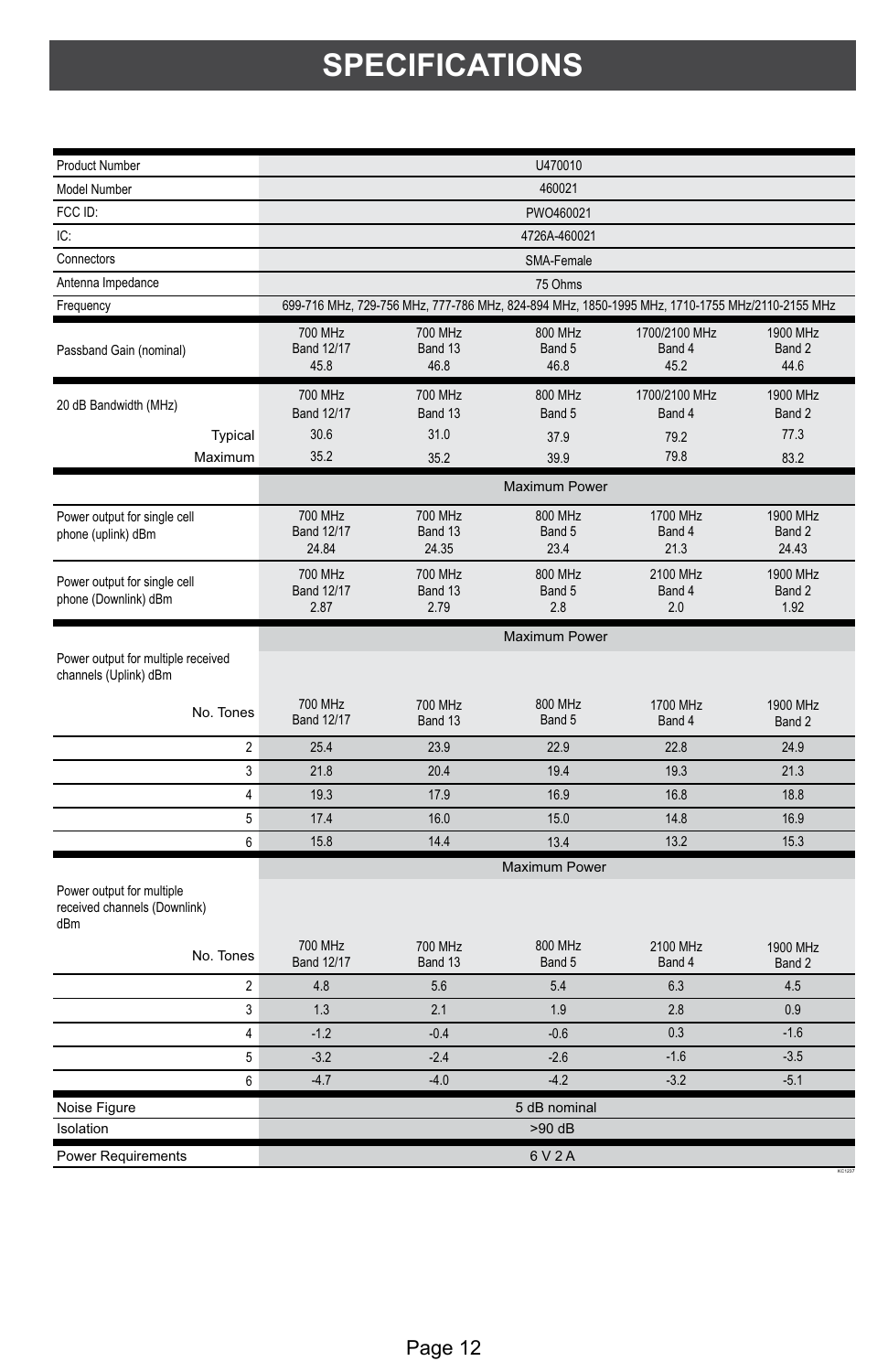#### (SPECIFICATIONS cont.)

The term "IC" before the radio certification number only signifies that Industry Canada technical specifications were met.

Each signal booster is individually tested and factory set to ensure FCC compliance. The signal booster cannot be adjusted without factory reprogramming or disabling the hardware. The signal booster will amplify, but not alter incoming and outgoing signals in order to increase coverage of authorized frequency bands only. If the signal booster is not in use for five minutes, it will reduce gain until a signal is detected. If a detected signal is too high in a frequency band, or if the signal booster detects an oscillation, the signal booster will automatically turn the power off on that band. For a detected oscillation the signal booster will automatically resume normal operation after a minimum of one minute. After five such automatic restarts, any problematic bands are permanently shut off until the signal booster has been manually restarted by momentarily removing power from the signal booster. Noise power, gain, and linearity are maintained by the signal booster's microprocessor.

The manufacturer's rated output power of this equipment is for single carrier operation. For situations when multiple carrier signals are present, the rating would have to be reduced by 3.5 dB, especially where the output signal is re-radiated and can cause interference to adjacent band users. This power reduction is to be by means of input power or gain reduction and not by an attenuator at the output of the device.

This device complies with Part 15 of FCC rules. Operation is subject to two conditions: (1) This device may not cause harmful interference, and (2) this device must accept any interference received, including interference that may cause undesired operation. Changes or modifications not expressly approved by weBoost could void the authority to operate this equipment.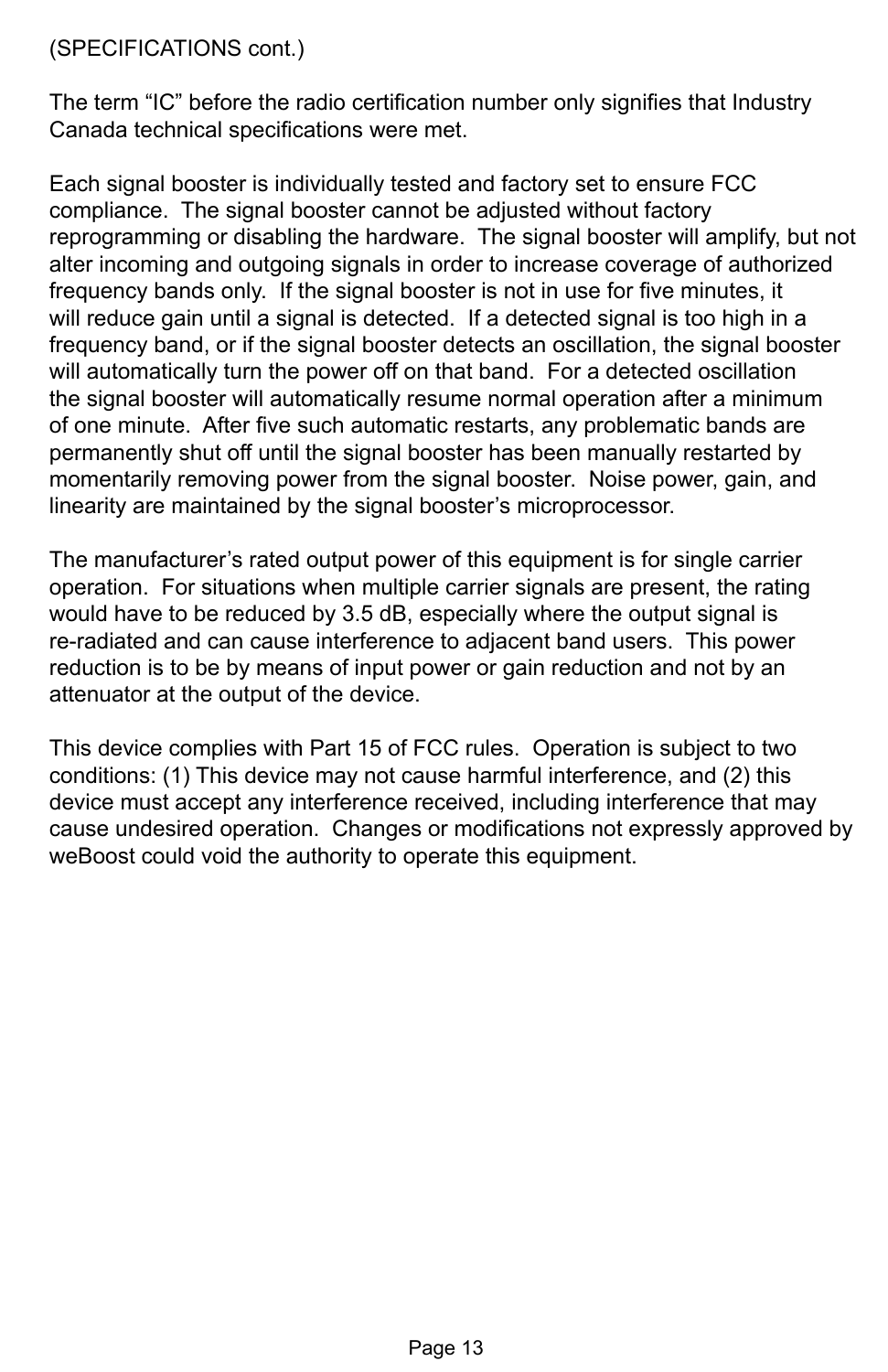#### **SAFETY GUIDELINES**

#### **Use only the power supply provided in this package. Use of any other product may damage your equipment.**

The signal booster unit is designed for use in an indoor, temperature-controlled environment (less than 150 degrees Fahrenheit). It is not intended for use in attics or similar locations subject to temperatures in excess of this range.

The desktop antenna must have at least 3 feet of separation distance from all active users. All inside panel and dome antennas must have at least 6 feet of separation distance from all active users, and low profile antennas must have at least 1.5 feet of separation distance from all active users.

Connecting the signal booster directly to the cell phone with use of an adapter will damage the cell phone.

RF Safety Warning: Any antenna used with this device must be located at least 8 inches from all persons.

AWS Warning: The outside antenna must be installed no higher than 31 feet 9 inches (10 meters) above ground.

#### **This is a CONSUMER device.**

**BEFORE USE,** you **MUST REGISTER THIS DEVICE** with your wireless provider and have your provider's consent. Most wireless providers consent to the use of signal boosters. Some providers may not consent to the use of this device on their network. If you are unsure, contact your provider.

In Canada, **BEFORE USE** you must meet all requirements set out in ISED CPC-2-1-05. You MUST operate this device with approved antennas and cables as specified by the manufacturer. Antennas MUST be installed at least 20 cm (8 inches) from (i.e., MUST NOT be installed within 20 cm of) any person.

You **MUST** cease operating this device immediately if requested by the FCC (or ISED in Canada) or licensed service provider.

WARNING: E911 location information may not be provided or may be inaccurate for calls served by using this device.

#### **FOR MORE INFORMATION ON REGISTERING YOUR SIGNAL BOOSTER WITH YOUR WIRELESS PROVIDER, PLEASE SEE BELOW:**

Sprint: http://www.sprint.com/legal/fcc\_boosters.html

T-Mobile/MetroPCS: https://support.t-mobile.com/docs/DOC-9827

Verizon Wireless: http://www.verizonwireless.com/wcms/consumer/register-signal-booster.html

AT&T: https://securec45.securewebsession.com/attsignalbooster.com/

U.S. Cellular: http://www.uscellular.com/uscellular/support/fcc-booster-registration.jsp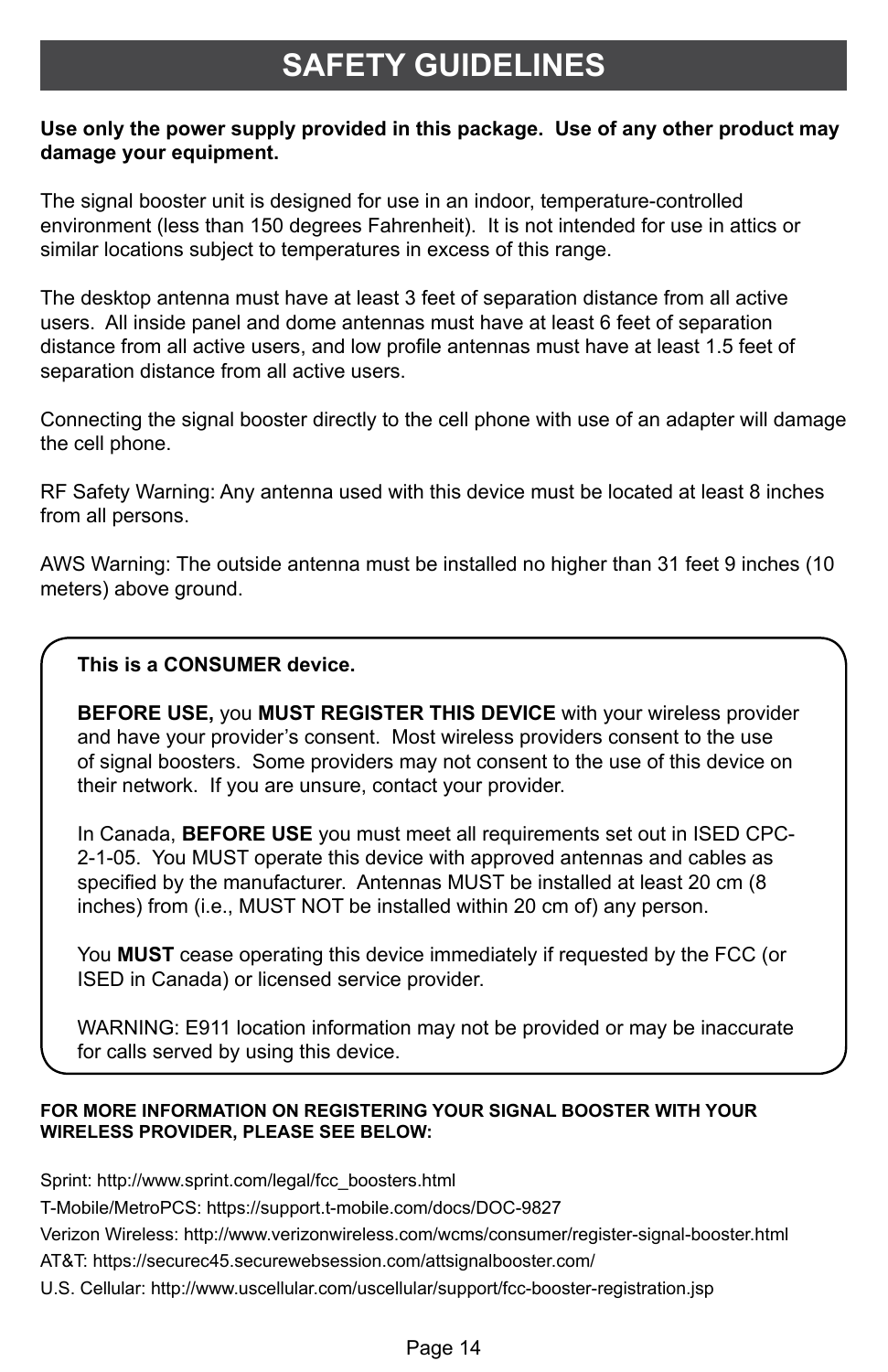### **WARRANTY**

KING Signal Boosters are warranted for two (2) years against defects in workmanship and/or materials. Should any trouble develop during the warranty period, contact KING at (952) 345-8147. You must contact KING before the warranty period expires. The customer must supply proof of purchase (such as a dated sales receipt) when requesting warranty service. If the customer cannot supply proof of purchase, warranty period shall start 30 days after date of manufacture.

Warranty claims for KING Signal Boosters are processed by Wilson Electronics ("Wilson") according to the warranty policy outlined below.

> Warranty cases may be resolved by returning the product directly to the reseller with a dated proof of purchase [NOTE: Needs to be discussed]. Signal Boosters may also be returned directly to the manufacturer at the consumer's expense, with a dated proof of purchase and a Returned Material Authorization (RMA) number supplied by Wilson. KING and Wilson shall, at their option, either repair or replace the product.

 This warranty does not apply to any Signal Boosters determined by KING or Wilson to have been subjected to misuse, abuse, neglect, or mishandling that alters or damages physical or electronic properties. Replacement products may include refurbished Wilson products that have been recertified to conform with product specifications. RMA numbers may be obtained by contacting KING Customer Support at (952) 345-8147.

In no event shall KING be liable for any indirect, incidental, or consequential damages from the sale or use of the product. This disclaimer applies both during and after the term of this warranty.

KING disclaims liability for any implied warranties, including implied warranties of "merchantability" and "fitness for a specific purpose," after the term of this warranty.

This warranty gives you specific legal rights, and you may also have other rights, which vary from state to state. Some states do not allow the exclusion or limitation of incidental or consequential damages, so the above limitation or exclusion may not apply to you. Some states do not allow limitations on how long an implied warranty lasts, so the above limitation may not apply to you.

DISCLAIMER: The information provided is believed to be complete and accurate. However, no responsibility is assumed by KING or Wilson for any business or personal losses arising from its use, or for any infringements of patents or other rights of third parties that may result from its use.